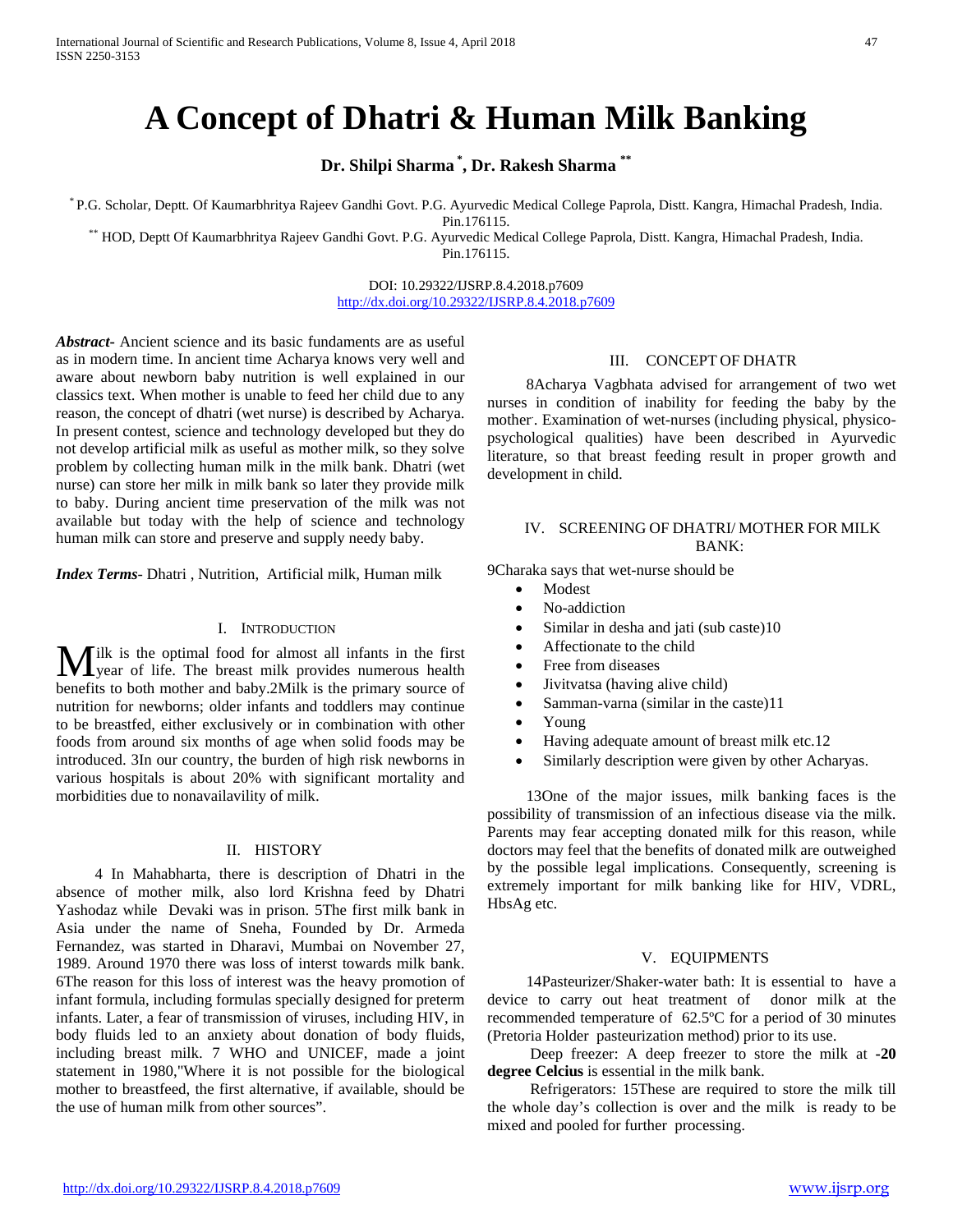Hot air oven/Autoclave: A hot air oven/autoclave in the milk bank or centralized sterile service department is essential for sterilizing the articles needed in the bank.

 Breast milk pumps: 16For milk banking, hospital grade electric pumps are preferred as they result in better volumes of expressed milks and are relatively painless and comfortable to use.

 Containers: For collection and storing the milk, single use hard plasticcontainers of polycarbonates, pyrex or propylene are used across the world.

Generator/Uninterrupted power supply: 17Every milk bank should have a dedicated centralized source of uninterrupted power.

 Milk analyzer: It is desirable to have macronutrient analysis of breast milk to estimate the calorie, protein and fat of a milk sample.

#### VI. ADMINISTRATIVE STAFF

18It should consist of a Director (for planning, implementing and evaluating the services), Milk bank officer (usually a doctor, for day-to- day running of the bank and training), Lactation management nurses (for counselling mothers and assisting expression of breastmilk), Milk bank technician (for pasteurization of breastmilk and microbiological surveillance), Milk bank attendant (for collecting, sterilization of the containers and maintaining hygiene), Receptionist (for record keeping and public relations), Microbiologist (for microbiology testing and infection control policies).

# VII. COLLECTION OF BREAST MILK

 19After proper counselling, checking suitability for donation, getting written informed consent, history taking, physical examination and sampling for laboratory tests, the donor is sent to designated breast milk collection area in the milk bank or in the milk collection centre.

#### VIII. PROCESSING:

- 1. Refregation
- 2. Pasturization
- 3. Microbiological Screening

#### IX. BENIFICIARIES:

- All critically infants specially preterm
- Adopted child
- $\checkmark$  Mother who cannot fed due to any emergency like PPH etc.
- $\checkmark$  If mother had undergone for LSCS under general anaesthesia,

#### X. BENIFITS OF BREAST MILK

 20Antibodies that are in breast milk are not in cow's milk/formula and cannot be artificially produced. The amount of protein in cow's milk/formula is double the amount in breast milk and is also a different and less digestible type. Cow's milk/ formula has smaller amounts of carbohydrates than breast milk. The fat in cow's milk/formula is very different than the fat in breast milk and digestibility is poor. Tetany, late onset metabolic acidosis, milk allergy, iron deficiency anaemia, dental caries, Zn and Copper deficiency are diseases related commonly to the cow's milk feeding.

#### XI. DISTRIBUTION: 21

- $\checkmark$  Milk is to transported in ice packs.
- $\checkmark$  Oldest milk being used first.
- $\checkmark$  Once milk has been warmed at room temperature, it should be used within 4-6hrs.

# XII. FUTURE PERSECTIVE:

- Developing lyophilizing (dry powder form) human milk.
- $\checkmark$  Ultrasonic homogenization human milk.

# XIII. CONCLUSION

 22Through Breastfeeding, newborn babies get the immunity, nutrition required for growth and development. If the mother does not have enough breast milk or if she is sick or her milk is grossly vitiated, in that case wet nurse or Dhatri would be required. In some cultures wet nurses were slaves or as today, many are employed allowing mothers freedom to work or pursue a lifestyle choice. In this situation human milk replace with human milk. It is better to employ a wet nurse as no other milk can be compared with mother's milk for proper growth and development of the child. 23Likely Dhatri, newly developed human milk bank both aims to nutrition newborn babies. So, human milk bank correlated with dhatri, the fundamental of ancient science. Milk banks store breast milk for newborns whose mums can't breastfeed them. Usually, the banks collect expressed breast milk from pre-screened mums, who have a plentiful milk supply and help the needy child. 24It is clear that artificial formula will never provide the broad range of benifits of human milk. 25Given the high rate of preterm birth in the country and level of malnutrition that ensues in the postnatal growth in such babies after birth, there is an urgent need for establishing milk banks across the country, especially in the large NICUs of all hospitals.

#### **REFERENCES**

- [1] [https://documents.mx/documents/breast-feeding-an-ayurveda-perceptive-](https://documents.mx/documents/breast-feeding-an-ayurveda-perceptive-2167-12061000112.htmlBreast)[2167-12061000112.htmlBreast.](https://documents.mx/documents/breast-feeding-an-ayurveda-perceptive-2167-12061000112.htmlBreast)
- [2] [https://en.wikipedia.org/wiki/Breast\\_milk.](https://en.wikipedia.org/wiki/Breast_milk)
- [3] [http://www.indianpediatrics.net/june2014/469.pdf.](http://www.indianpediatrics.net/june2014/469.pdf)
- [4] Mahabharatsya Ayurvedadrashtya Adhyanam, by Dr. Chanrakant Bajirao kulkarni, published by Amar printing press.